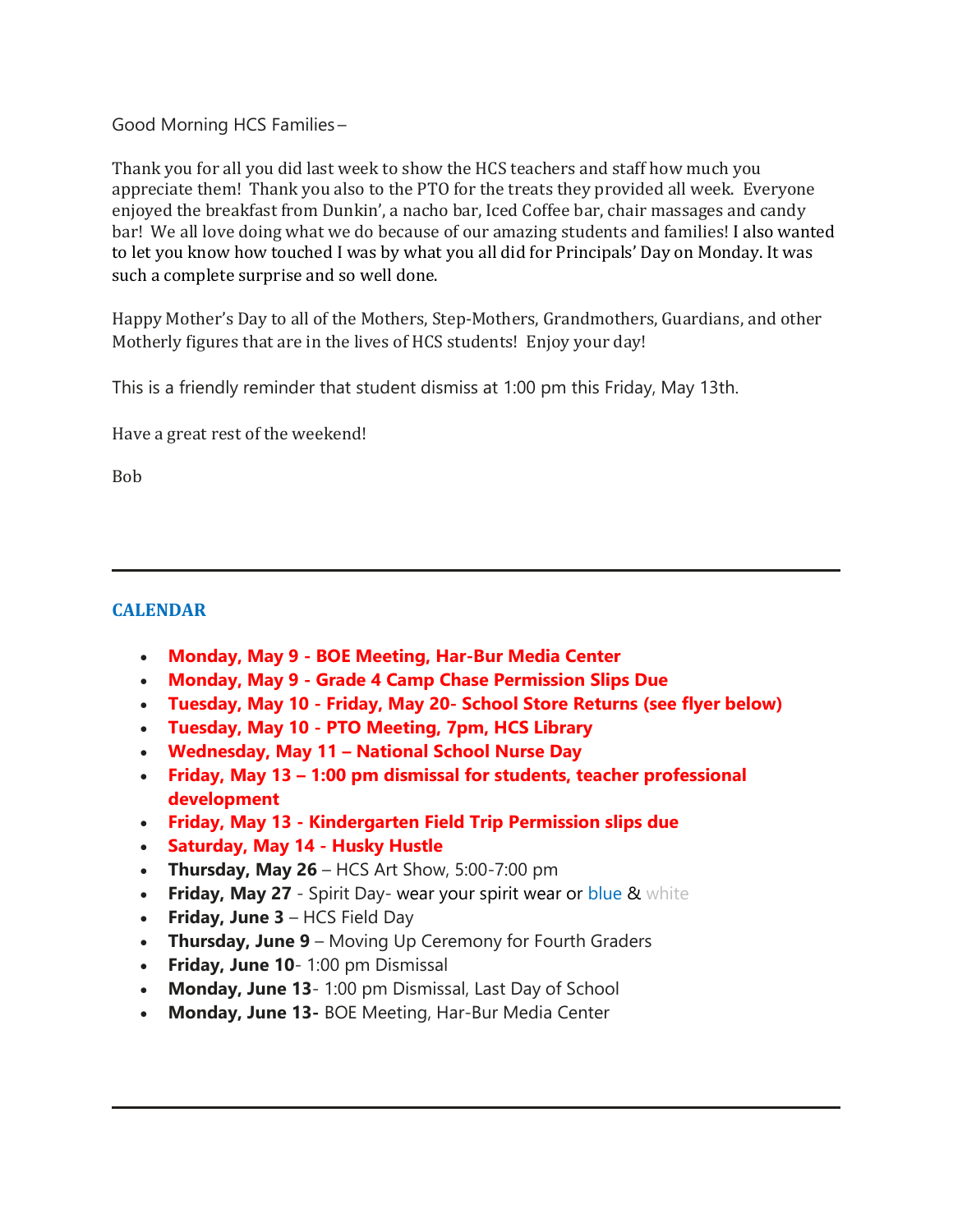| 9                                       | 10                                      | 11                                      | 12                                      | 13                                    |
|-----------------------------------------|-----------------------------------------|-----------------------------------------|-----------------------------------------|---------------------------------------|
| Grade 4-<br>Math                        | Grade 4 -<br>Math                       | Grade 3 -<br>Math                       | Grade 3 -<br>Math                       | 1:00 Dismissal                        |
|                                         |                                         |                                         |                                         | No Testing                            |
| 16                                      | 17                                      | 18                                      | 19                                      | 20                                    |
| Grade 3-<br>English<br>Language<br>Arts | Grade 3-<br>English<br>Language<br>Arts | Grade 4-<br>English<br>Language<br>Arts | Grade 4-<br>English<br>Language<br>Arts | Grade 4 - Math<br>Performance<br>Task |

# **Smarter Balanced Assessments will be administered in grades 3 & 4:**

**ATTENTION Grade 4 Families:** The 4th grade students are looking forward to all the endof-the-year celebrations we have planned for them. If you are able to donate an item or even some of your time, to help make these events even better for the kiddos, please click on the following link to sign up. Thank You in advance!

Link: [https://www.signupgenius.com/go/10c0e4ea8a62ba2fcc43-4thgrade](http://track.spe.schoolmessenger.com/f/a/UMLntsCWhtOA5bKQCnMftA~~/AAAAAQA~/RgRkWNY8P0Q9aHR0cHM6Ly93d3cuc2lnbnVwZ2VuaXVzLmNvbS9nby8xMGMwZTRlYThhNjJiYTJmY2M0My00dGhncmFkZVcHc2Nob29sbUIKYm-8ondi_CpXVVIZYmFsbGVyaW5pYUByZWdpb24xMGN0Lm9yZ1gEAAAAAQ~~)

#### **The HCS PTO is excited to present a whole slate of enrichment opportunities for our students this week!**

The **1st grade** students will enjoy a field trip to The Children's Museum on Wednesday, May 11th, 2022. The Children's Museum in West Hartford, Connecticut offers hands-on fun with science and nature. Children will engage in their interactive labs, multi-sensory exhibits and demonstrations and participate in a program called "Animal Adaptions & Habitats". Students will depart on the buses from HCS in the morning and return at 1:40pm. Some notes: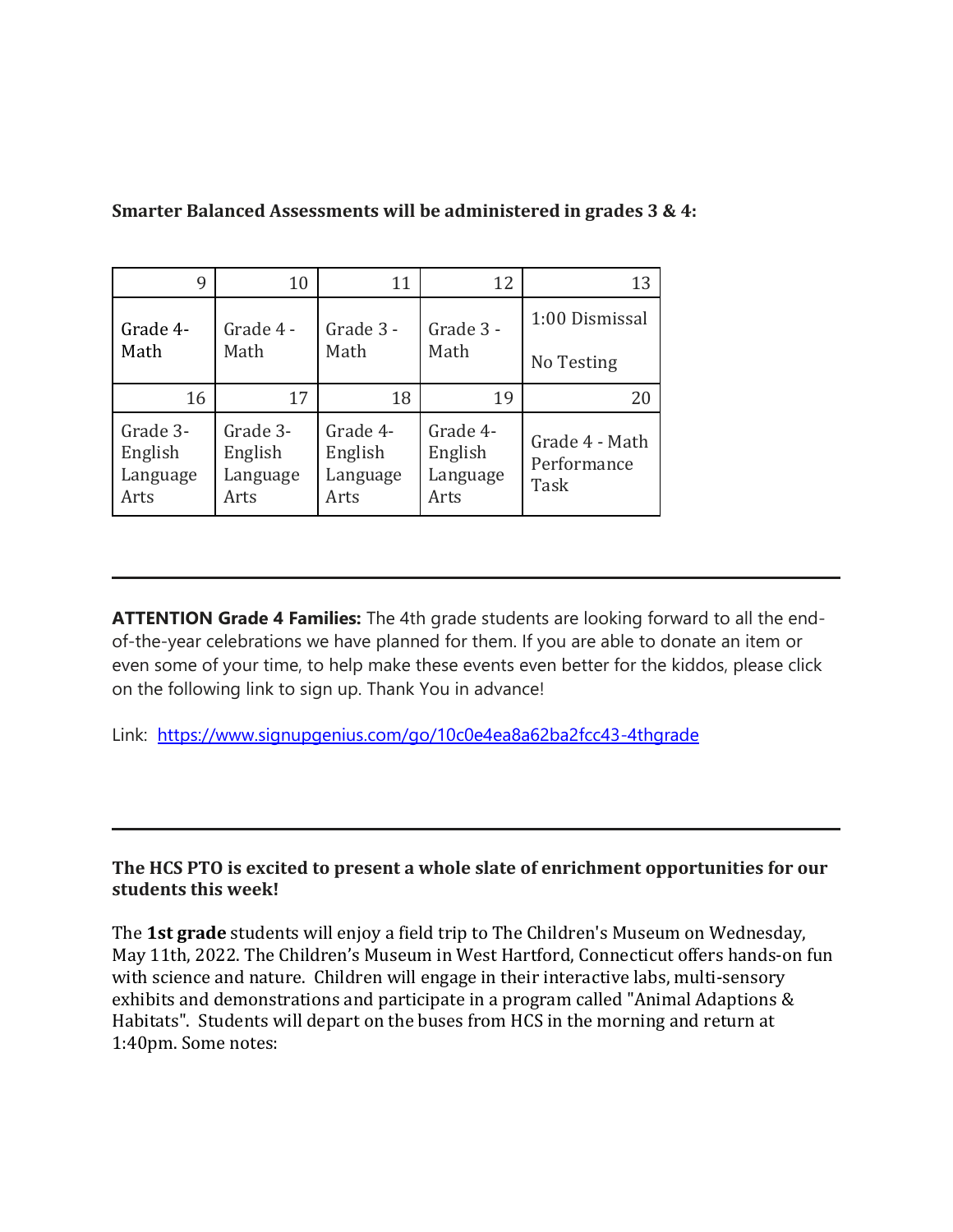- **Snack/Lunch -** Students will eat lunch when they return to school at 1:40pm, so they may bring a snack to the museum. They will have the opportunity to order hot lunch that morning or can bring their lunch from home if they choose.
- **Please don't send your child with \$ -** We will not have time to visit the gift shop on this field trip.
- Contact your child's teacher if you have any questions.

The **2nd grade** students are bound for the White Memorial Conservation Center in Litchfield for a field trip on Wednesday, May 11th. Students will explore the museum, take a guided hike on the grounds, and learn more about our current science unit with the program "Seeds, Please!"

A few reminders:

- Please pack a bag lunch (no glass bottles.)
- Dress appropriately for the trip and wear sturdy, close-toed shoes as they will hike in the woods.
- We recommend that you apply sunscreen and bug spray before they leave home.
- Classes will not visit the gift shop, so please do not send money with your student.

And our **PreK students** will welcome White Memorial Conservation Center to our school on Friday, May 13th for a fun, interactive program all about ANIMALS! Our youngest scholars will learn all about animal classification – what makes an animal a mammal or a reptile or amphibian? They will even get a chance to meet some fuzzy, furry, scaly friends in person.

We would like to thank our amazing HCS families for supporting fundraising efforts like the Husky Hustle that make our enrichment programs and field trips possible. You make HCS great!

## **HCS CLIMATE SURVEY**

Families - if you have not filled out this survey yet, we hope that at least one member of each family can take a few minutes to respond. Your input is important and is used to set goals for improvement.

This survey is conducted each year to assess perceptions of school climate, including feelings about safety, relationships, learning, the environment, and communication within the school.

The link you should use is: **[https://surveys.panoramaed.com/region10ct/login](http://track.spe.schoolmessenger.com/f/a/1OOdPiWAVU8dwQGnyuLojA~~/AAAAAQA~/RgRkWNY8P0TbaHR0cDovL3RyYWNrLnNwZS5zY2hvb2xtZXNzZW5nZXIuY29tL2YvYS9IZVZDM29GMnlwdV93R3RwV0EtU3RBfn4vQUFBQUFRQX4vUmdSa1VQdHRQMFF2YUhSMGNITTZMeTl6ZFhKMlpYbHpMbkJoYm05eVlXMWhaV1F1WTI5dEwzSmxaMmx2YmpFd1kzUXZiRzluYVc1WEIzTmphRzl2YkcxQ0NtSmg3Y2R2WXNHemVqRlNGWEp2YldWdmRFQnlaV2RwYjI0eE1HTjBMbTl5WjFnRUFBQUFBUX5-VwdzY2hvb2xtQgpib7yid2L8KldVUhliYWxsZXJpbmlhQHJlZ2lvbjEwY3Qub3JnWAQAAAAB)**

Please enter this code which is specific for HCS: **7926156715**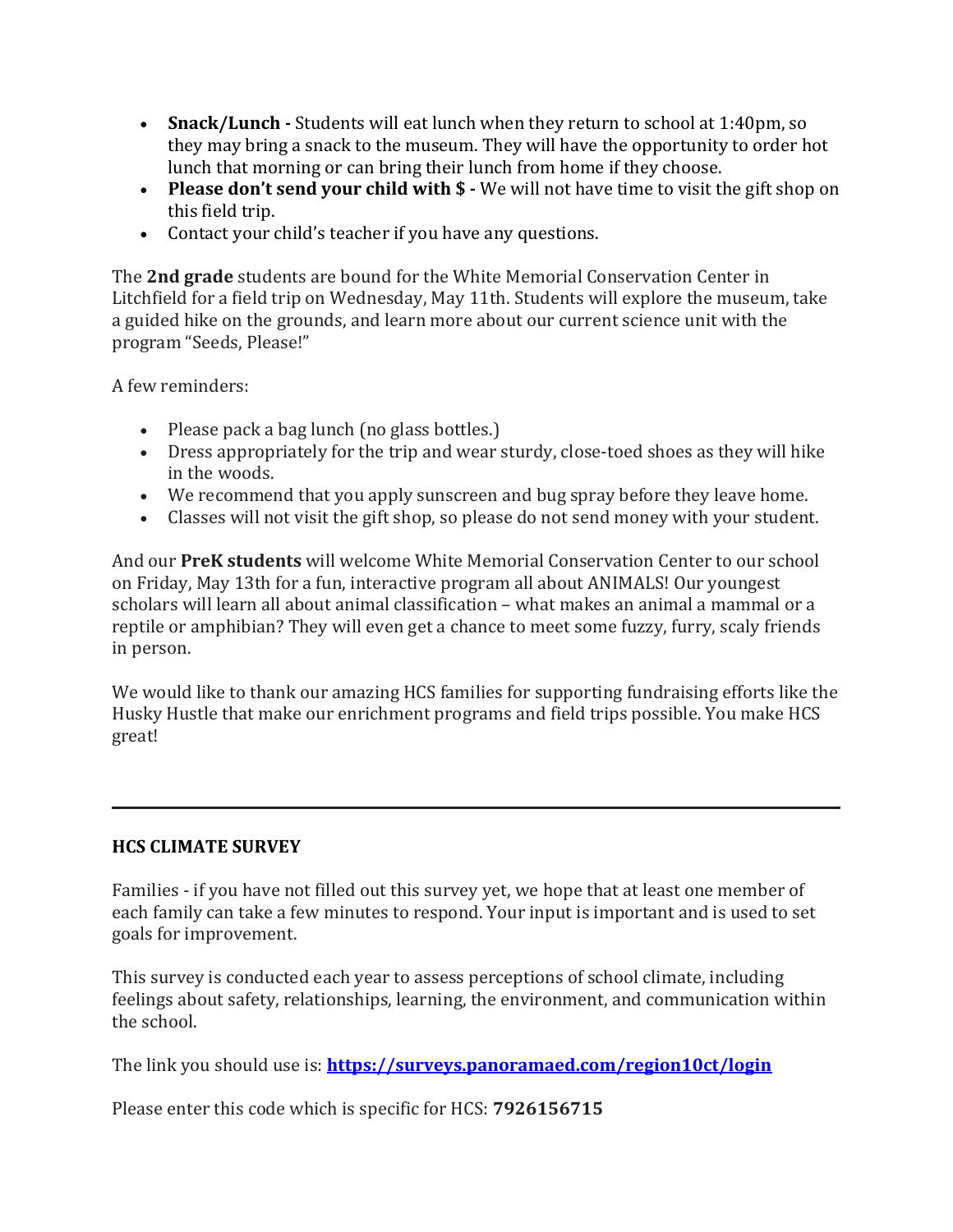The survey will close on Tuesday, May 17th.

Thank you for participating and providing feedback!

**AUTISM WALK:** The Region 10 schools are joining forces and building a R10 United team for the Autism Walk at the North Haven Fairgrounds on Sunday, May 22<sup>nd</sup> at 9:00 am. Please contact Mrs. Green [\(greena@region10ct.org\)](mailto:greena@region10ct.org) for more information about how you can support the team or participate in the walk! You can also register for the walk or make a donation here: [click](http://track.spe.schoolmessenger.com/f/a/_vdh4X0KoFEUzj7Bd4EsYw~~/AAAAAQA~/RgRkWNY8P0Q6aHR0cHM6Ly9wMnAub25lY2F1c2UuY29tL3dhbGtmb3JhdXRpc20yMDIyL3RlYW0vcjEwLXVuaXRlZFcHc2Nob29sbUIKYm-8ondi_CpXVVIZYmFsbGVyaW5pYUByZWdpb24xMGN0Lm9yZ1gEAAAAAQ~~) here

## **COVID ATTENDANCE GUIDELINES**

We appreciate everyone's adherence to the guidelines below.  It is essential that students do not come to school if:     

- They have had close contact (at least 15 minutes, within 6 feet) with a person that has tested positive for COVID-19 and are quarantining for the required number of days
- They, or a member of your household, has been tested for COVID-19 because of symptoms and/or potential exposure and you are awaiting results
- You screen them in the morning before school and they have any of the symptoms below:
	- o **fever of 100.4 or higher**
	- o **chills**
	- o **a new cough**
	- o **difficulty breathing**
	- o **a sudden loss of taste or smell**
	- o **shortness of breath**
	- o **sore throat**
	- o **congestion**
	- o **extreme fatigue**

 If your family has traveled, we recommend testing upon returning. Please be vigilant and check for any symptoms daily for 14 days after travel. Even mild symptoms can be the first sign of COVID. If the traveler, family member or student, develops any symptoms, keep all family members home from school until the traveler has been tested.